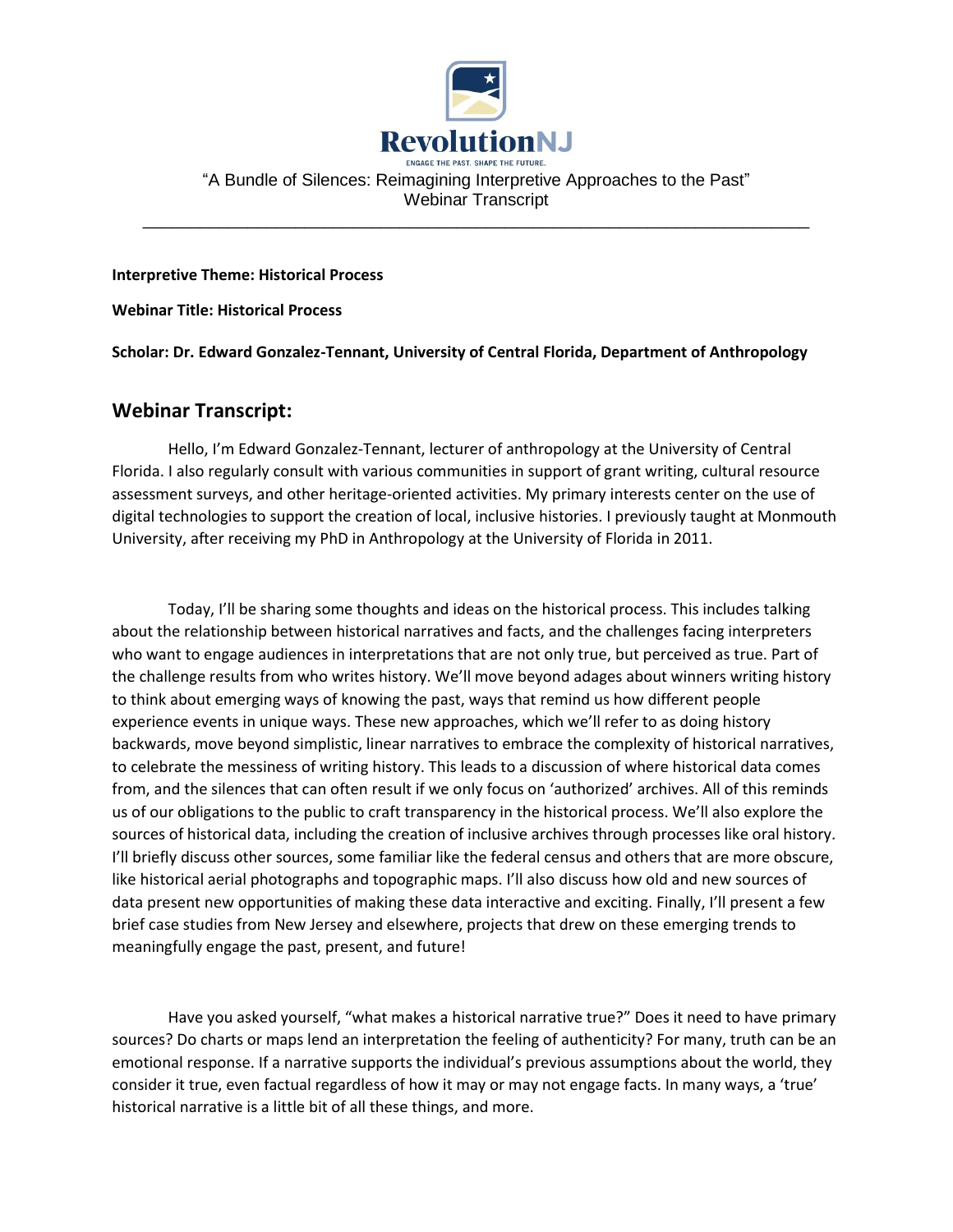Ultimately, all histories are narratives, or stories we tell ourselves. This includes stories about our families, communities, and the nation at large. Those of us who write histories have an obligation to craft as authentic and inclusive a story as possible. In the past, these histories tended to share a similar structure. These traditional narratives focused on chronology, with one event seamlessly leading to the next. This approach breaks history into manageable chunks, often by focusing on specific events, or even a single large event (like a revolution) and reducing the complexity of historical reality into a series of causal relationships. This event led to that event, and so on. This approach also relies on major historical figures, typically excluding the contributions of everyday citizens like you and me.

Beginning in the 19th and 20th centuries, historians such as Leopold von Ranke and Fernand Braudel sought to craft more narrative-based histories. This approach foregrounded archival research, signaling the development of history as a social science. One result of this was longer histories, focusing on greater periods of time and discussing how numerous events interacted. Focus shifted from overarching narratives singing the praises of charismatic leaders and began focusing on historical themes. These themes not only sought to understand how history was connected to the present, how the past shapes our world, but also sought to illuminates the lives of peoples Eric Wolf referred to as "those without history," or the great multitudes of peoples around the world that were often excluded by traditional historical narratives.

Today's modern narratives craft archival based stories that not only relate historical events to one another but seek to explain why actors – from kings and titans of history to farmers and factory workers – do the things they do. In many ways this is also an anthropological or sociological approach to writing history and is crucial when trying to communicate with the public how the past intersects the future. These connections resonate with modern audiences because we can relate to these experiences. We can understand the decisions that are driving history.

Nearly all of us are familiar with the adage "history is written by the winners." The problem with this saying is it suggests history is not about the interpretation of a factual past but rather about personal and/or political agendas. Historian John Bodnar discusses these "official cultural expressions" as a way to manipulate popular sentiment, to create a "useable past" supporting the status quo. Of course, this is not history and no good history can result from such an approach. Also, there are scores of examples of the 'losers' writing history! The Lost Cause of the Confederacy is a pseudo-historical ideology written by the 'losing side' of the American Civil War. This narrative asserts, among other things that the Civil War was not about slavery (it was), but rather the heroic struggle of an embattled American South against an increasingly aggressive Northern US. This history was written not by the victors, or any serious historian for that matter, but it continues to attract broad support from citizens and lawmakers in a handful of states.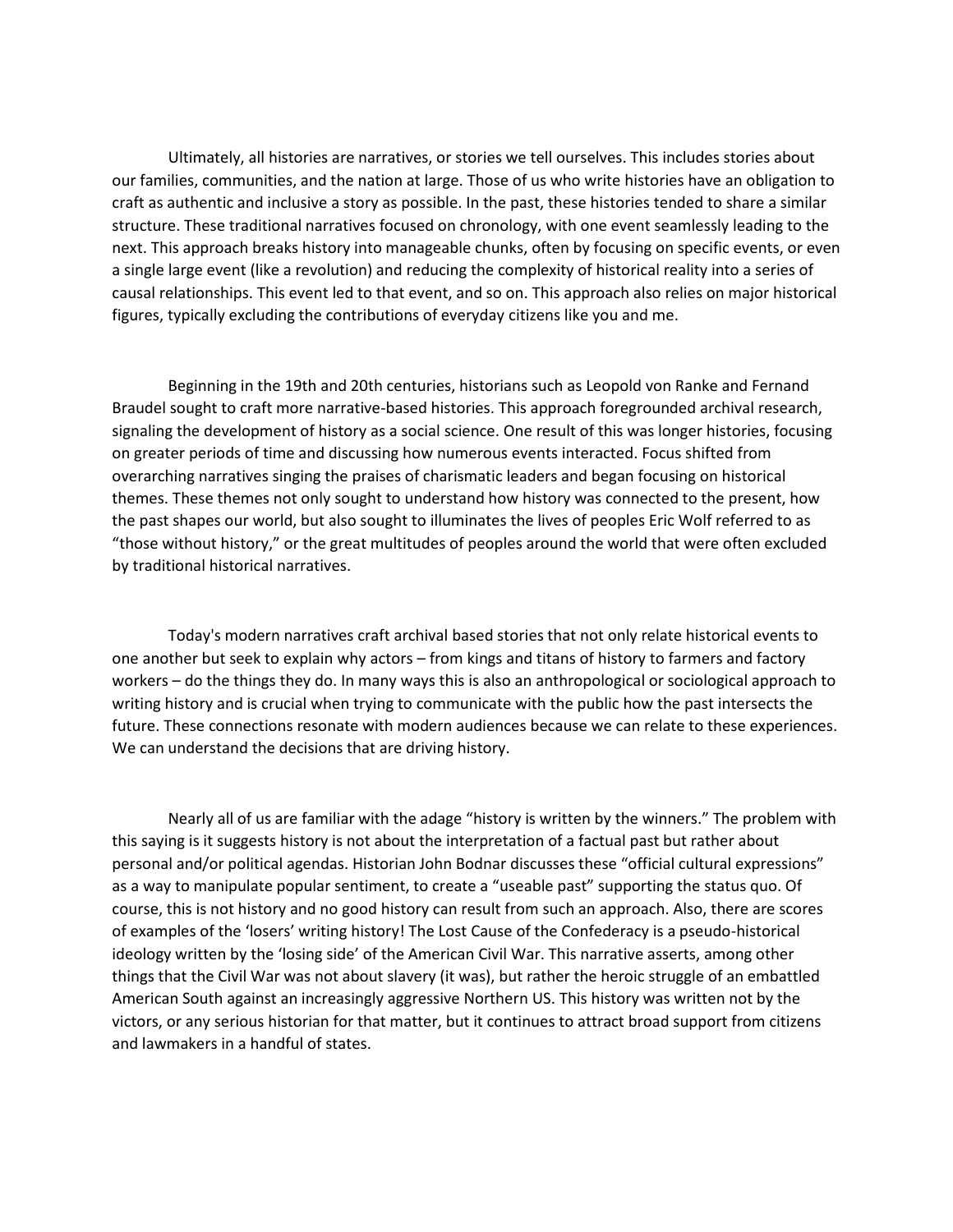A more recent approach is referred to as "writing history backwards." This centers on documenting and communicating the enormous complexity of past events in a way that connects them to the present, and in ways that helps us imagine better tomorrows. Our traditional view of history is that of a straight line, a temporal arrow smoothly sailing from the past through today and onwards to tomorrow. In reality, the experience of history is much more complex. As Bertell Ollman has observed, "the future is an essential moment in the present." This is not to say that history can predict the future  $$ although predicting anything is impossible with historical knowledge. No, Ollman's observations focus on the future potentials created in the present. These potentials are the expressions of multiple pasts moving past the present. Which future will emerge? This depends on the historical narratives we create, on their accuracy and authenticity. This is another obligation of the historical researcher, to understand how their stories resonate with the present, and understand how these connections might influence our audience in the present, which is to say influence them in the future as well. Although rarely seen as such, doing history is one of the most important ways of creating the future. After all, in the words of famous 20th century philosopher Buckaroo Banzai, "no matter where you go, there you are." You can't know where you are going, or where you are, if you don't know where you've been.

Humorous anecdotes aside, archival work remains central to achieving this goal. Equally important is expanding our concept of what constitutes the archive. After all, not all materials and authors have been treated equally when selecting materials for archiving. First, the production of archival materials in a traditional Western sense focuses on the written word. Not all culture, or even members of our society historically have had written sources or been literate. Is that reason enough to eliminate them from our archives? Of course, not! This focus on written sources, typically in Western languages is what many scholars refer to as the colonial archive. While this phrase is associated with archives related to non-Western locations, such as India, the phrase is apt for multicultural locations like the USA as well, where a similar focus has often excluded non-White, intangible sources like oral histories, song, and cooking culture from being included. Fortunately, historical researchers have many ways of dealing with the biases inherent in colonial archives, a point we'll return to in a moment.

These concerns are not merely academic! Understanding and addressing the biases of historical archives is central to writing powerful historical narratives. Understanding these issues allows us to communicate them to our audiences, and knowing when a source can be presented without comment versus when a sources requires a citation is the key to creating transparency and clarity. We can quickly illustrate the centrality of this with an example from James Loewen's Lies Across America. In Appendix B of this book Loewen asks ten questions that all visitors should ask at a historic site. As historians and interpreters, we should ask the same questions, or at least be able to answer them.

Think back to a historical site or monument you've recently visited. What would your answers be to these questions? (1) When did the historically important event occur at the site? (2) Who sponsored the recognition activities associated with the site? (3) Can we identify any motives of those who undertook commemorating the place? (4) Who was the target audience for the site, it's interpretation, and so forth? What are their values? (5) What role did the government play? Did it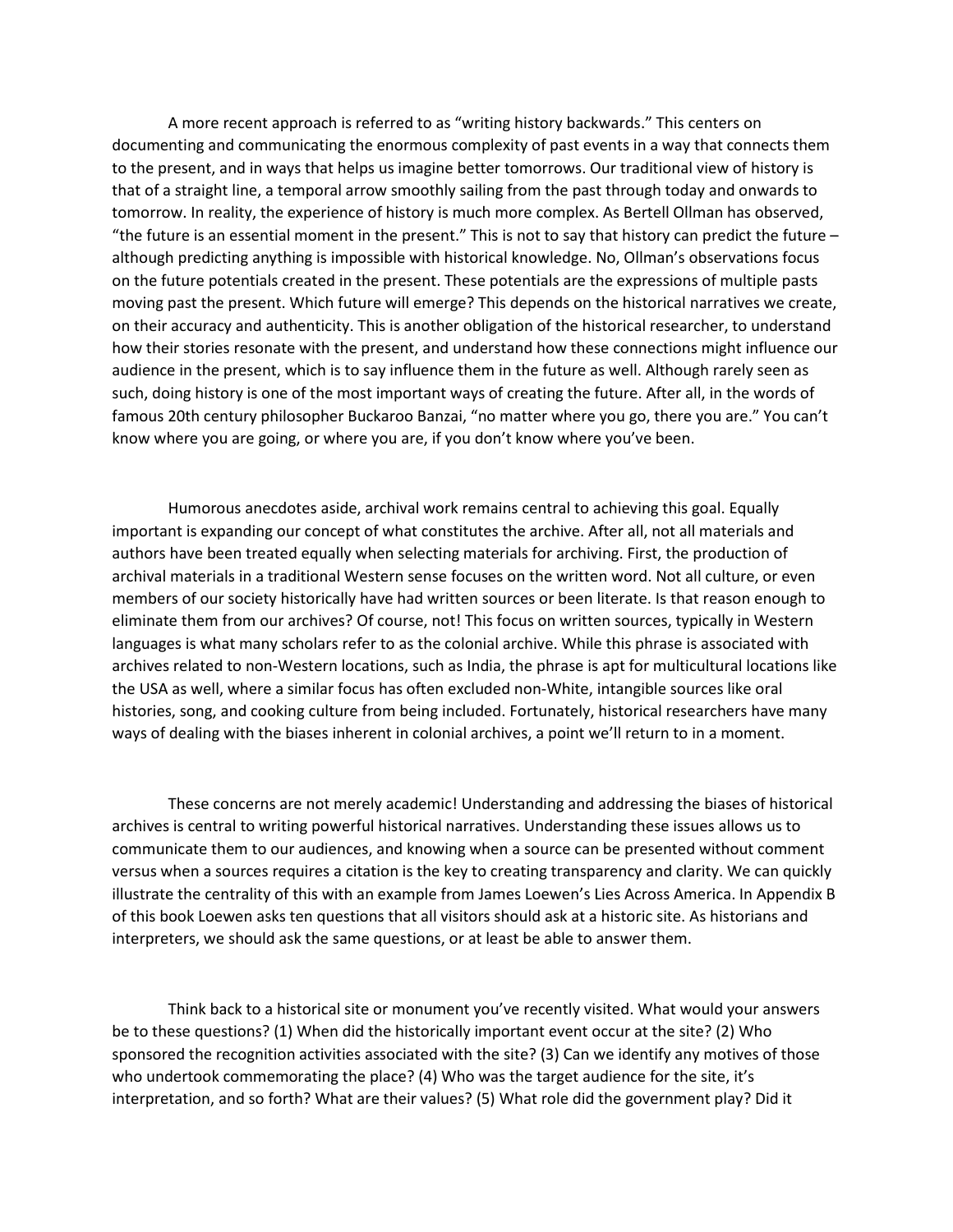supply funding? (6) Who is left out? (7) Are any of the words or terms problematic? Would you re-write the interpretive signage, for example? (8) Is the site used today? Has the descendant community remained active at the location? (9) What historical sources are used to write the history? (10) Is the interpretation in agreement with those at similar sites? Why or why not?

Loewen's questions are provocative. He argues that monuments are often more reflective of the time they are erected than the time they document or relate to. This ideological aspect of public monuments is today headline news as many Southern states grapple with the legacy of confederate memorials, which were placed not during or immediately following the Civil War, but rather during Jim Crow 40-50 years later. They were placed during a period when African American civil liberties guaranteed by the 13th, 14th, and 15th amendments had been eroded. These monuments and their connection to a history of denying civil liberties is only recently being acknowledged.

What is the solution to these dilemma's? Some would suggest we need to center, or perhaps recenter authority and expertise. Others call for a sort of fact free-for-all, where every perspective is equally heard without attention to the concerns that Loewen raises. As is usually the case, I think there is a happy middle ground, where experts can compile and present data alongside their interpretations, and invest in ways of building historical literacy among our audiences. This requires work. We need to build trust, what cultural anthropologists refer to as rapport with our intended audiences. How do we identify these audiences. One quick answer is to have a second look at Loewen's questions. Personally, I think we need to seek as large an audience as possible, which often means returning to basics of the historical process: where does historical data come from, who creates it, who benefits from it, and so forth?

Let's take a few moments and talk about historical data in order to answer some of these questions. Many of us are familiar with at least a couple types of historical data. Typically, we organize data into either primary or secondary data. A primary source usually refers to a document created during the time period being studies, or the event we're trying to interpret. These tend to be firstperson accounts such as diaries, government records, court records, property records, newspaper articles, military reports, maps of military movements, military rosters. This includes things like census records because they are collected by people at the time. Secondary sources refer to documents or other records created after an event or time period. These tend to be sources that interpret or analyzes the past in some way. History books are a classic example. Secondary resources make use of primary sources, and in many cases will seek to include some of those sources in the published work. For instance, several "documentary history of X" books include primary sources alongside modern syntheses and/or interpretations.

For most of us, the easiest way to classify something as either primary or secondary is to determine how close to an event or time period the document was created. As such, some sources blur the lines between sources. For instance, autobiographies are first-hand accounts like many other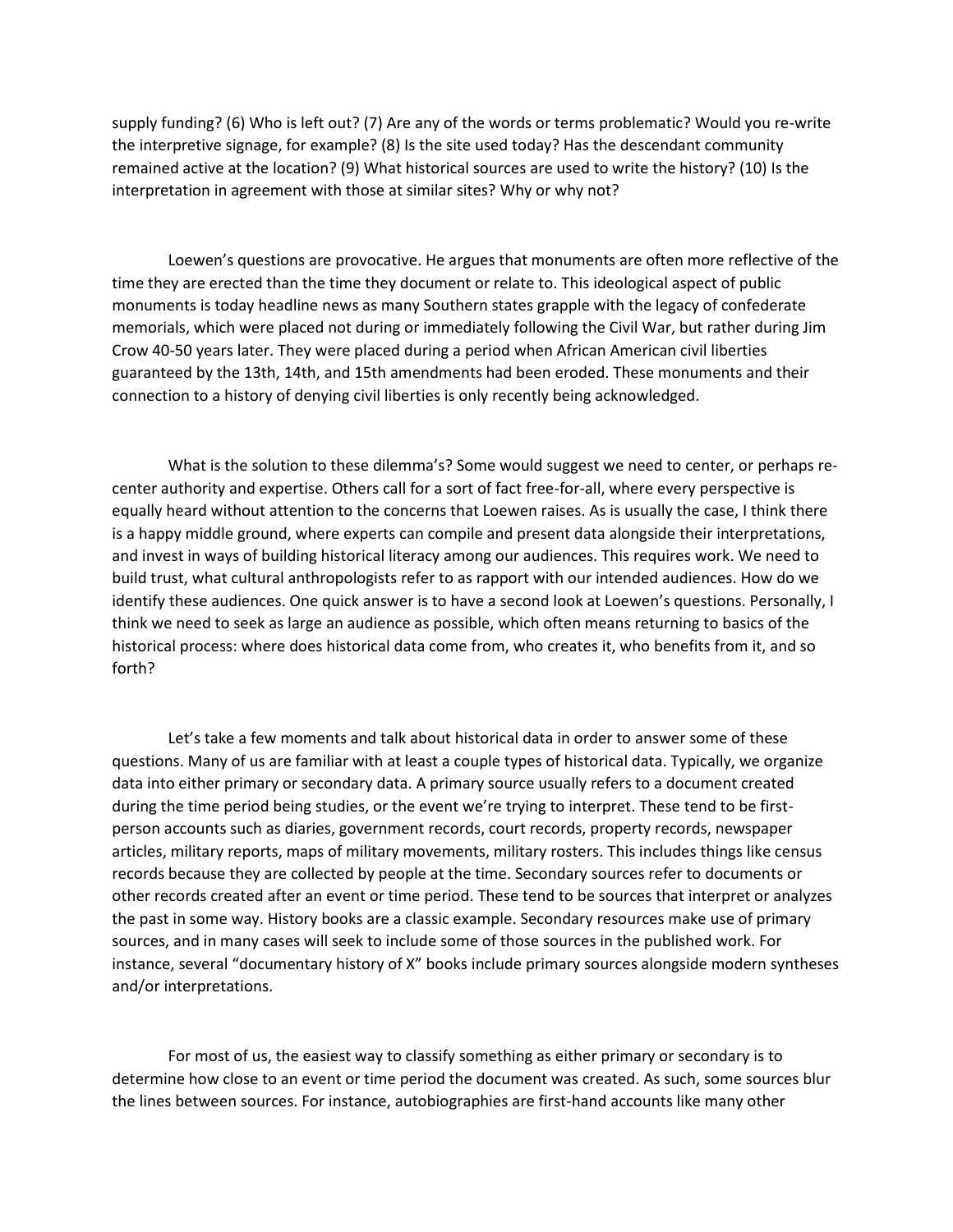primary sources, but may be written years or even decades later. Also, since they go through an editorial process and seek to synthesize events within longer narratives, they are typically considered secondary sources. Regardless of whether a resource is classified as either primary or secondary, you never want to assume that they are objective, bias-free representations of the past.

Evaluating sources is a critical part of the historical process, and ultimately applies to both types. We can do this by employing the 5 Ws – Who, What, Where, When, and Why. In many ways, this mirrors the questions recommended by James Loewen previously discussed:

Who wrote the document? Is their own position in relation to the subject likely to produce bias? Also, is the person or persons who wrote the source named? Is there additional information about them? After all, we wouldn't accept a slaveowner's account of the life of enslaved persons as bias free

What is the mission or purpose of the document? In relation to this, what is the intended audience. Was it meant to be public or private? A document written for personal use may include bias but that doesn't automatically invalidate its usefulness for historical research.

Where was the document produced? Similarly, where is the location of the document in relation to the focus? Documents located far away may remain viable, and understanding the reasons behind a document being far from the source may provide additional information regarding the other questions. For instance, property records located in another state may reflect a property owner moving, which might shed additional light on their connections to the source. The where of a source is also important when analyzing online content. Is the information stored on the website of an historical society or educational institution? Does that make it more reliable than a social media site such as Facebook or Twitter? For most historians, the where of primary sources is an important factor in assessing its authenticity.

The When of a source has already been commented on, but we can offer an important exception to this: oral history. Although these first person interviews sometimes include recollections about events and times in a person's past, they also increasingly are collected immediately following events. As such, oral histories offer a powerful way to add oft-overlooked perspectives into the historical archives. We'll return to oral history in a moment.

Why was the document or source created? In many ways, this is the most direct intersection with Loewen's comments above. Answering this question can provide critical insights into the potential ideologies, biases, and issues with a source. As with the Where question, this can be applied to online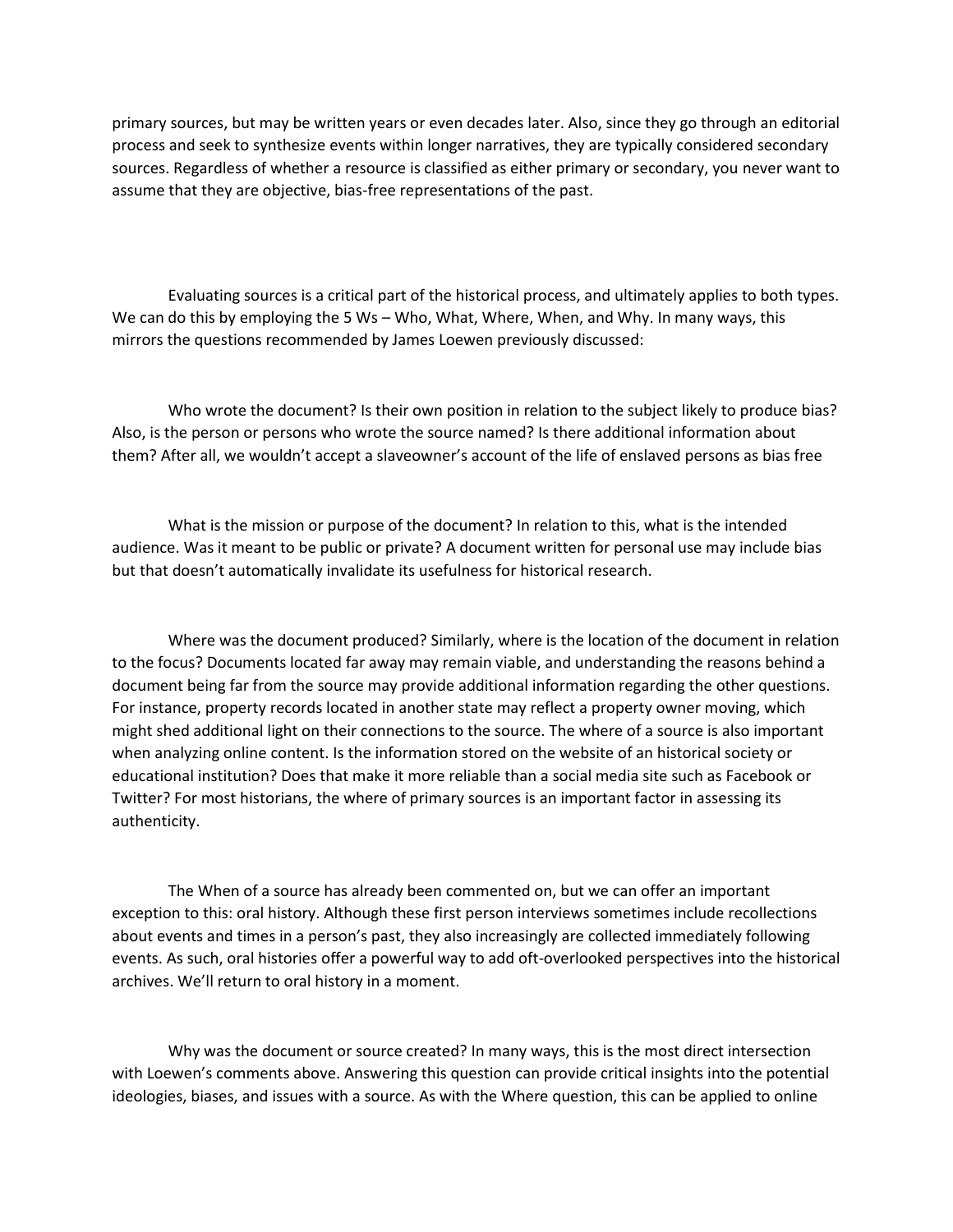sources as well. For instance, "why does this website exist?" Returning to our earlier example about the Lost Cause of the Confederacy myth, locating a primary or secondary source on a website dedicated to teaching about the quote War of Northern Aggression may not be the most reliable place to find such information.

Ultimately, asking these kinds of questions is central to developing historical literacy as historical researchers and social scientists. After all, this is the first step supporting the deeper goal of creating historical literacy among our audiences. Historical literacy is akin to comprehension in that it requires we understand the nuances of sources. It is also more than comprehension because it requires we examine history, and the data we use to craft historical stories from multiple perspectives. Our examination of primary and secondary sources, as well as our ability to asses them support a deeper understanding of the types of texts that exist, and the range of possible uses. As historical researchers, our obligation requires we dig deep into the possible range of sources. This includes finding sources that reveal multiple narratives. We cannot shy away from narratives, even if they contradict one another. Indeed, competing and contradictory narratives can often point to important historical debates, such as the causes of the Civil War. It isn't enough to ignore a perspective because it is false or we disagree with it. Locating and assessing historical sources gives us a deeper appreciation for the value of history in the past, present, and future.

One of the best methods for assessing and evaluating historical sources is to create them! For instance, oral history offers important lessons regarding these topics. The Oral History Association defines Oral history as both a field of study and a method of gathering, preserving, and interpreting the voices and memories of individuals, communities, and historical actors. While time doesn't allow for an overview of doing oral history, the Oral History Association as well as most universities and colleges, and well as local historical societies listed here have excellent resources for doing just that.

Crafting oral history projects addresses the questions we've raised about assessing sources and developing historical literacy. Oral history projects arise through themed interests. These may include wanting to know how a certain group experienced specific events, develop a living history archive for a community, and so forth. Since oral histories are collected with specific interests in mind, we can easily answer the Who, What, Where, When, and Why questions. In addition, collecting oral histories offers a powerful way of integrating experiences of groups that are often absent from the historical archive. This is particularly true for minority communities whose experiences have been neglected or actively erased from archives, and by extension the historical stories we share today.

Also, we should recognize oral history's value stretches beyond recording the memories of the elderly. Increasingly, oral history projects center on a particularly issue and collect interviews from all ages, sexes, genders, racial and ethnic backgrounds, and so forth. My own work with the Hurricane Sandy Oral History Project at Monmouth University ten years ago revealed important insights regarding the experience of various communities across the Jersey Shore during this historical event. Common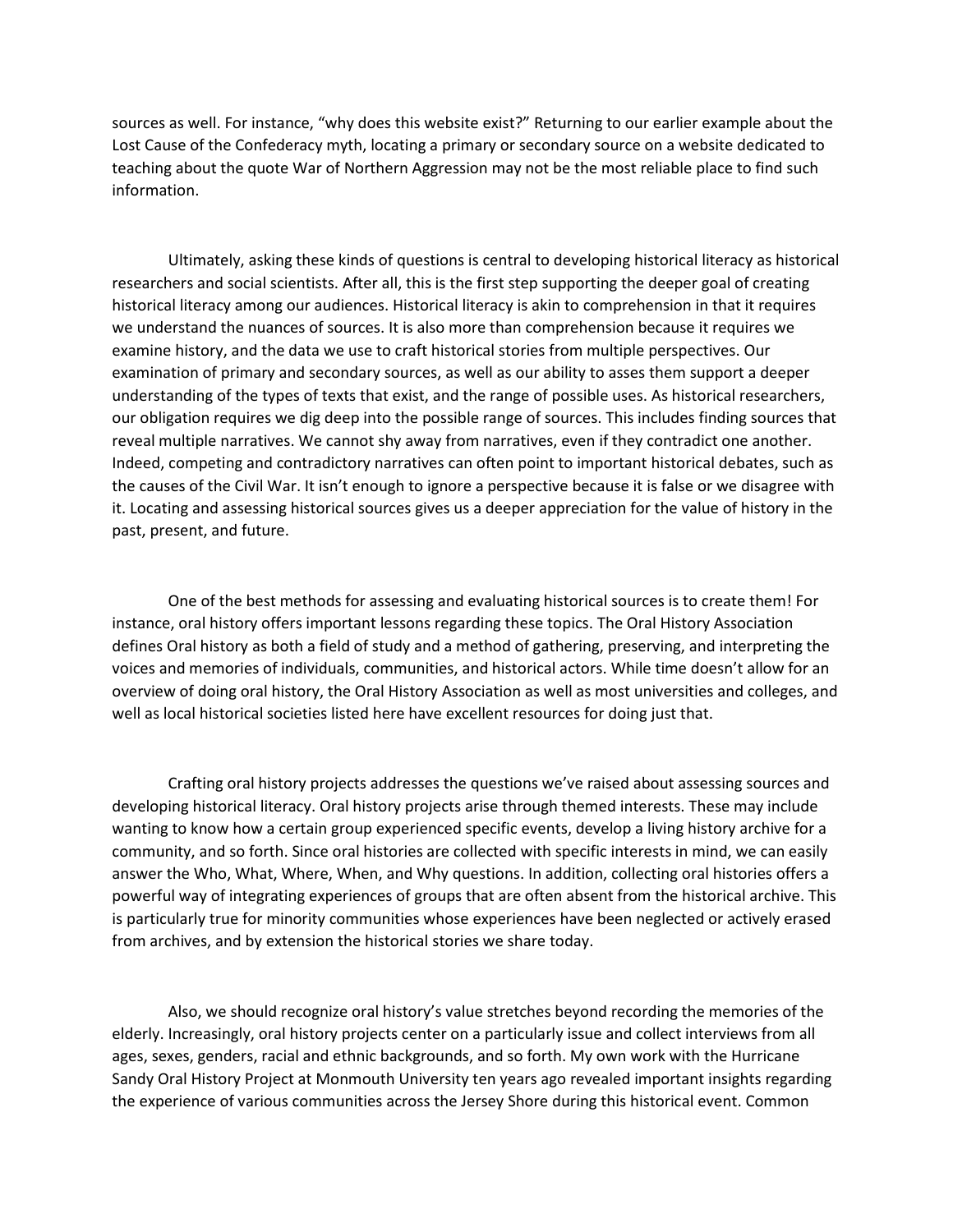themes included a lack of historical memory of previous storms, while differences emerged between neighbors based on their careers, ages, or identity. Also, the ability to collect interviews with the areas African American and other minority communities reminded us how these groups not only have alternative memories associated with such events, but often make use of different support systems in the weeks and months following the initial event.

A final comment about historical sources. Our discussion so far has focused on documents and similar sources. However, how can we learn about past individuals, events, and communities if the documentary record is lacking? A focus on documentary sources might lead us to assume that we cannot reliably talk about these, or that any discussion of them is doomed to being superficial or historical inaccurate. Nothing could be further from the truth!

Indeed, a subdiscipline of archaeology referred to as historical archaeology focuses on exactly these sorts of questions. The Society for Historical Archaeology defines the field as the study of the material remains of past societies that also left behind some historical evidence. Thematically, this tends to focus on the rise of the modern world ove the last 5 or so centuries, and specifically on the development and impact of colonialism, industrialization, and a networked global economic system. Historical archaeology remains a discipline that seeks to seamlessly integrate artifacts, documents, and personal testimony (e.g., oral history) in service of addressing these topics.

Historical archaeology provides a picture of everyday life. The material evidence left behind by past peoples can confirm, inform, or directly contradict documentary-based narratives. Archaeology may add details to further illuminate how an industrial site operated, provide additional details regarding the daily life of lower class immigrants, or provide wholly new information about the lives of enslaved persons. These three examples include decreasingly available documentary evidence, and increasingly benefit from the inclusion of archaeological data. Archaeology also provides a material link to the past, engaging our audience in ways that historical documents may fail to do. So, let's go ahead and shift and look at a couple examples of my own work and other work to sort of illustrate how I do history. How I bring these different forms of data into a conversation.

The first case study I'll discuss is my own research in Rosewood, Florida, where I've been doing a combination of documentary research, geospatial analysis, oral history, documentary filmmaking, and archaeology to explore the destruction of the site of Rosewood, an African American community located here in Florida that had a 50-year history prior to the 1923 event commonly referred to as the Rosewood race riot or massacre. I won't go into a lot of detail about this, but Rosewood was a successful, economically speaking community that emerged following the civil war in a rural part of Florida known as Levy County, which remains rural to this day. Over time and by 1900 it became a majority African American community which experienced the economic ups and downs common to rural communities during the 19th and 20th centuries. Then, in 1923 an allegation by a woman in the neighboring community of Sumner, a white woman who accused an unnamed African American male of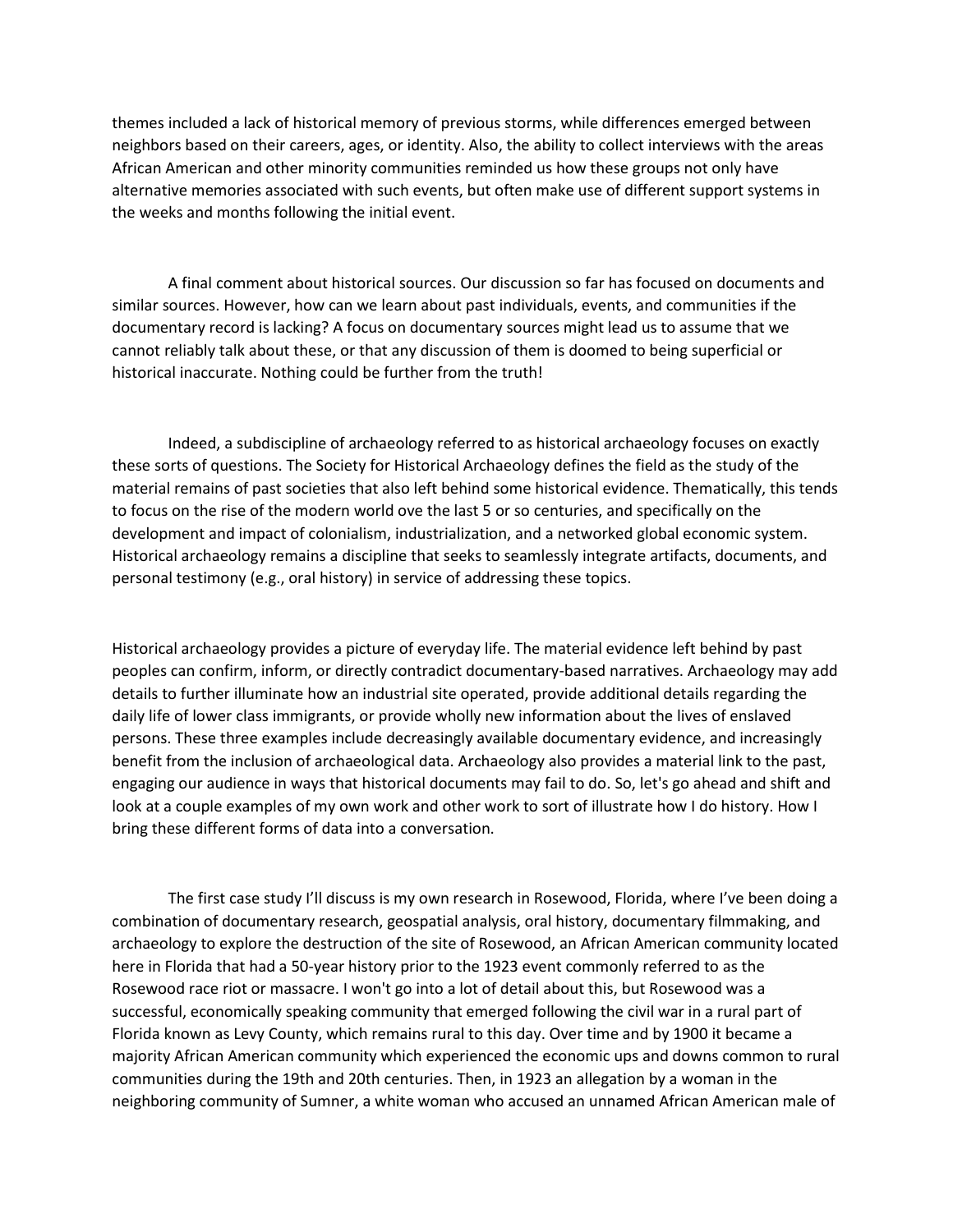assaulting her sparked a week-long episode of violence that culminated in the systematic burning of every Black-owned building and the violent displacement of the area's African American community. My own research in Rosewood began with documentary evidence, things like census records and property records. Analyzing thousands of property deeds and reconstructing their metes and bounds to understand who owned what, where, and then bringing in things like census information to get a real picture at the household level of the entire destroyed community. When I say a destroyed community, I'm talking in a physical sense. The community, the descendants of Rosewood of course remain a community to this day.

When we brought all of these sources together it allows us to answer important historical questions driven by actual documentary evidence or data. So, facts. Here, for instance is the McCoy farmstead bought shortly after 1900. The McCoy farmstead had about eight people living at this place in 1923. Of course, they fled like other African Americans. Within a few months they sold their property at a rate of about two dollars and ninety cents an acre. So, it's about 140 acres a year later the white men who bought this property subdivided it and were able to sell it at a rate of 10 dollars per acre! The documentary evidence that shows us where people lived has driven a lot of archaeological work. Basically, ground truthing the documentary evidence by finding stuff in the dirt. We've investigated a dozen or so sites and every time this has confirmed the accuracy of the documentary record in relocating homes, businesses, and other structures owned by the African Americans who fled in 1923. All of these data are combined in the construction of a virtual world representing Rosewood as it existed just prior to its destruction in 1923. You can find all of this, teaching materials, access to the virtual world and so forth at virtualrosewood dot com.

Next, I want to shift to an example that we can talk about in New Jersey that brings in some other sources of data that we may not be familiar with, the remarkable Schomburg Center for Research in Black Culture has digitized versions of their Green Book collection. These books are part of the public consciousness now following the 2018 Green Book movie and the recent HBO series Lovecraft Country based on Matt Ruff's book of the same name. Published between 1936 and 1966, these books provided a growing African American middle class with useful guides for navigating Jim Crow America. Many such resources existed for African Americans during this time. For instance, here's a 1942 Afro-American travel map.

This map conveys much of the same information as the green books in a single image. This map records the names and addresses for approximately 350 hotels, guest houses, and other establishments that provided overnight housing for African American travelers. This information can be geocoded or automatically assigned coordinates using a geographic information systems or GIS program like QGIS or ArcGIS.

Let's look at the five hotels listed in Asbury Park. The first is Wright's Cottage on Bangs Avenue, which was listed as a dwelling in the 1905 Sanborn historical map. Here you can see the location today,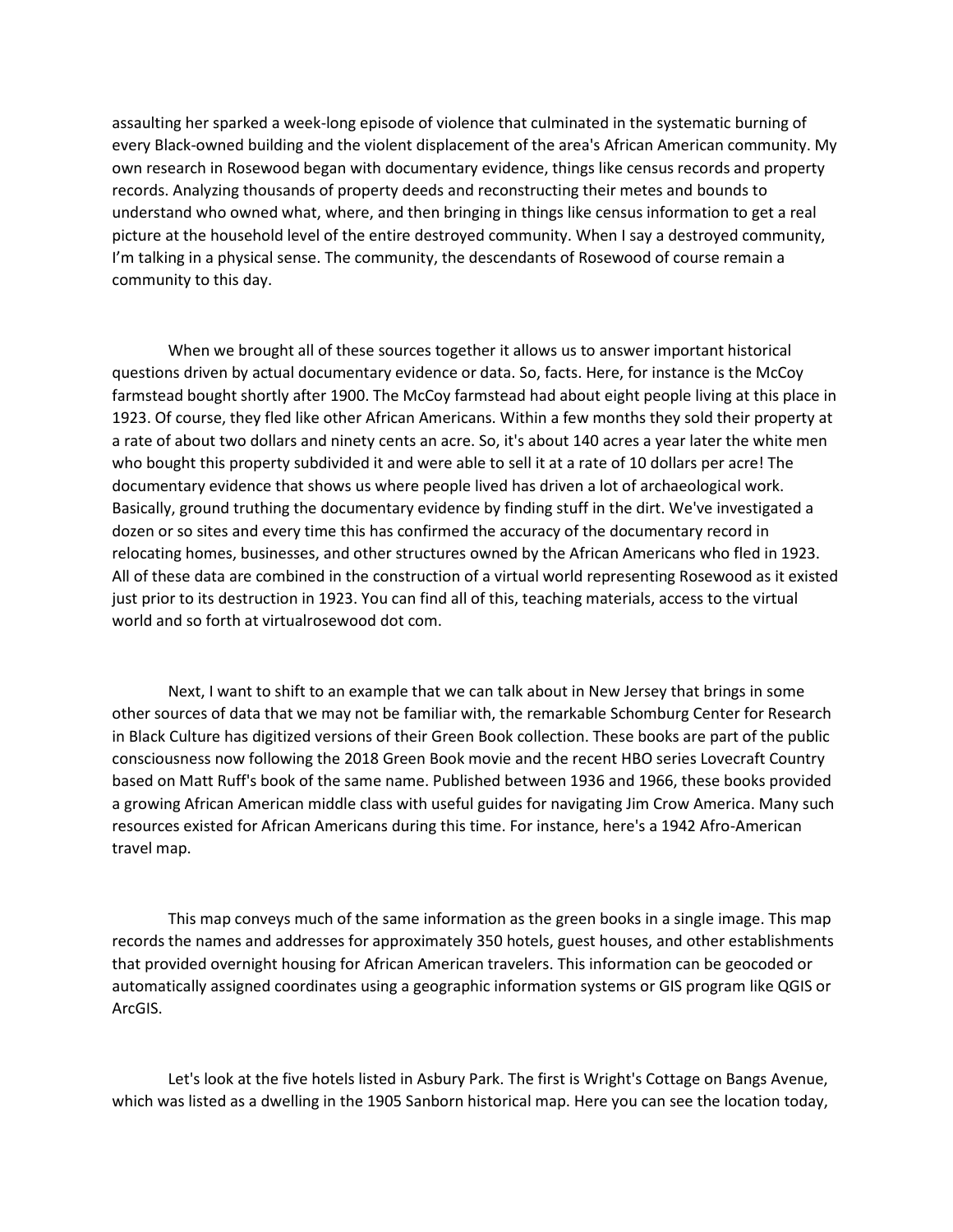what appears to be an empty lot. Next, is the Hotel Waverly on Dewitt formerly First Avenue, also listed as a dwelling on the Sanborn. Today, the location is a parking lot for the neighboring church. On to the Hotel Carver at the corner of Springwood and Myrtle. Unfortunately, this location is not recorded on the Sanborn map, neither is any specific address listed on the Afro-American travel map. But, some quick property deed work in the local courthouse would tell us which lot it. My money is on that empty lot to the southwest of this intersection, but maybe that's just wishful thinking because I'd like to think that this could be archaeologically investigated. The Hotel Metropolitan at 1200 Springfield is up next. Not to be confused with the larger Metropolitan Hotel, this hotel is remembered today as the Turf Club, although the 1905 Sanborn clearly labels the site as the home of this hotel. And, finally the Whitehead Hotel on Atkins is listed as such in 1905, suggesting a long and interesting history to this hotel.

So, this case study highlights how, with a relatively small amount of time combining various historical data helps to reveal previously hidden histories. Of course, in Asbury Park researchers from Monmouth University led by Dr Hetty Williams are doing exactly this sort of work in Asbury Park with their Paradoxical Paradise project, in a town that remains sharply divided along lines of race as revealed by mapping 2020 census data. This work is not only important but timely as America continues to grapple with various pasts.

Let's quickly look at a couple examples from Cape May, where two hotels are present on the map. The first is the Hotel de Griff at 830 Corgi Street, which is today the site of a large house. Again, further research would be required to understand the relationship of the present structure to any historical buildings at the site. Is this house the converted hotel, or is this house built after the hotel burned or was abandoned? Right, what are these interesting questions we'd have to do more work. Next, is the Richardson Hotel, which appears as the same named location on the historic Sanborn. Today, the structure that stands at the spot is likely related to that historic African American hotel. Again, additional research would be needed. The building looks like it dates to that time period, the late 19th or early 20th century. So, again lots of fascinating potential research projects all around us. However, unlike Asbury Park, there are few African Americans living in the vicinity today. So, are we forgetting about this history? Has it been commemorated locally? I apologize if it has. I haven't been to Cape May in a long time and looked at these places. This is what I can do remotely in preparation for this video.

In conclusion, history is everywhere, all around us, of course. However, much of it is hidden from our immediate view. Finding creative ways of exploring the various data is key to revealing these forgotten and hidden histories. Today, more than ever, Americans realize the importance of feeling connected to their homes, whether their families have been here for generations, or if they are new arrivals on our shores. Knowing about your local past is crucial for building those connections. Those of us privileged enough to investigate the past have a duty to tell as complete and truthful a narrative as possible. Fortunately, the accessibility of primary and secondary sources, as well as the eagerness of communities to share their histories, means we have better access to more information than ever before. It really is a very exciting time to do history!